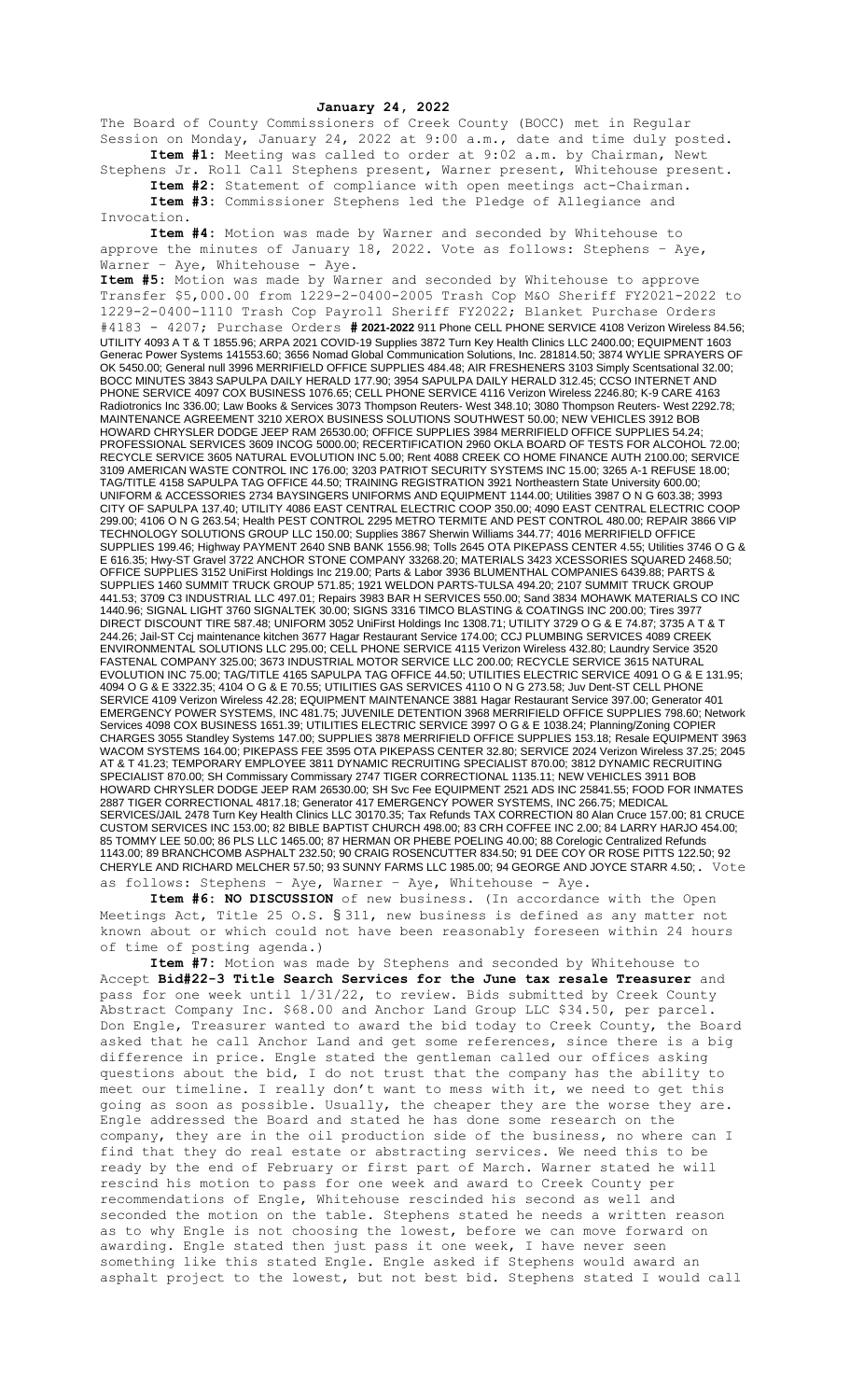the vendor first and get some information before awarding. Vote as follows: Stephens – Aye, Warner – Aye, Whitehouse - Aye.

**Item #8:** Motion was made by Warner and seconded by Whitehouse to pass for one week until 1/31/22 discussion and possible action to consider contracting with Mission Critical Partners, LLC to receive GIS data maintenance regarding 911 data within the County and applying for a grant from the Oklahoma 911 Management Authority for the same. Warner stated we have received some additional information that needs to be reviewed first. Vote as follows: Stephens – Aye, Warner – Aye, Whitehouse - Aye.

**Item #9:** Motion was made by Warner and seconded by Whitehouse to sign updated 2022 REAP contract for supplemental funding for Airport Road, contract #200207. Contract signed #220223 in the amount of \$64,805.00 funding period 12-17-21 to 9-30-23. Dana Logsdon stated she attached email correspondences with Barbara Albritton, INCOG Representative, this one has Rich Brierre signature and dated 12/28/21. Vote as follows: Stephens – Aye, Warner - Aye, Whitehouse - Aye.

**Item #10:** Motion was made by Stephens and seconded by Warner to transfer a 2003 Chevrolet S-10 VIN#1GCCS14X438201524 from District #1 to the Commissioners. Stephens stated Ed needed a work truck, we brought it over and now we are just cleaning up our inventory at D1. Vote as follows: Stephens – Aye, Warner - Aye, Whitehouse - Aye.

**Item #11:** Motion was made by Warner and seconded by Whitehouse to sign **Resolution#2022-11** surplussing a 2005 Sharp Mita Inv#D-213 Serial #5505911 and 2002 Cornelius Ice Machine Inv#611.2 Serial #EL4942693 and **Resolution#2022-11A** disposing of the same to be junked. Vote as follows: Stephens – Aye, Warner – Aye, Whitehouse - Aye.

**Item #12:** Motion was made by Warner and seconded by Whitehouse to sign **Resolution#2022-12** placing a 14-day Burn Ban for Creek County, beginning January 24, 2022 to February 7, 2022, pursuant to 2 O.S. § 16-26. Covey Murray, Emergency Management spoke to the Board and presented information on the County currently being at a moderate to severe drought condition. We are not expecting more than a 1/10 inch of rain within the next three days, we would need ½" to not place the ban. The Fire Chiefs have asked that I come before the Board asking for a Burn Ban. I have spoken to 11 of the Chiefs in favor, I have four that I haven't heard back from. Whitehouse stated Bristow Chief is in favor of the Ban, I spoke with him over the weekend. We have had fires in Kellyville, Kiefer, Slick and Mounds over the weekend. Andrew Goforth, Assistant District Attorney spoke briefly to the Board about the requirements, we meet all of them. Vote as follows: Stephens – Aye, Warner – Aye, Whitehouse - Aye.

**Item #13:** Motion was made by Stephens and seconded by Whitehouse to approve Utility Permit from Creek County Rural Water District #1 per County Specs for water main, by boring, size of line 1", at Slick Rd approximately .25 miles E. of 191st St. & Slick Rd., further described as 1040' W. of the S.E. corner of Section 3, T16N, R10E in District #1. Vote as follows: Stephens – Aye, Warner – Aye, Whitehouse - Aye.

**Item #14:** Motion was made by Stephens and seconded by Warner to approve Utility Permit from FiberLink LLC per County Specs extending from 30 days to 60days for fiber optic cable, by boring, pushing, trenching, size of line  $\frac{3}{4}$ , size of casing  $1 \frac{1}{2}$ , to parallel S. Dusty Trail approximately 448' 0.6 miles E of W. Teel & S. 177<sup>th</sup> W. Ave, further described as 800' S. & 3230' E. of the N.W. corner of Section 7, T17N, R11E in District #1. Vote as follows: Stephens – Aye, Warner – Aye, Whitehouse - Aye.

**Item #15: Item #13:** Discussion and possible action regarding the American Recovery Plan 2021 funds directed to Creek County by the federal government. **(1) DISCUSSION NO ACTION** to consider using ARPA funds on roads and bridge projects. Stephens stated he had been speaking with Guy Engineering on what they may be able to offer the County with assistance with project reports. Pete Ellis, Guy Engineering Representative spoke to the Board about an On Demand Contract with them, currently they are working with Ottawa County, Mayes County, Craig County and Rogers County with a similar service. Stephens stated I would like to focus on less than 20' structures, that are not recognized as bridges, but are a part of the roadway system. Goforth briefed the Board on a webinar he attended last week from NACCO projects under 6.1 category, we do not have to follow the capital expenditure rules, so long as they are stay under the 6.1 category. With the funds being revenue replacement, it doesn't have the same rules, this is from the director of the rule writing person from the Treasury. This also excludes the justification part, as well. Ellis stated this would be services on the hydrology analysis and assistance with the structures. Contract would be written not to exceed a certain dollar amount set by the Board. There was discussion of different structures that could be used, to replace old nonfunctional ones. This would allow the County to utilize County workforce or hire a company, if needed. There was discussion of the CRF part 200 requirement, since this is federal money, we have to comply with this portion and it is a part of our SEFA reporting, as well. Ellis stated they could